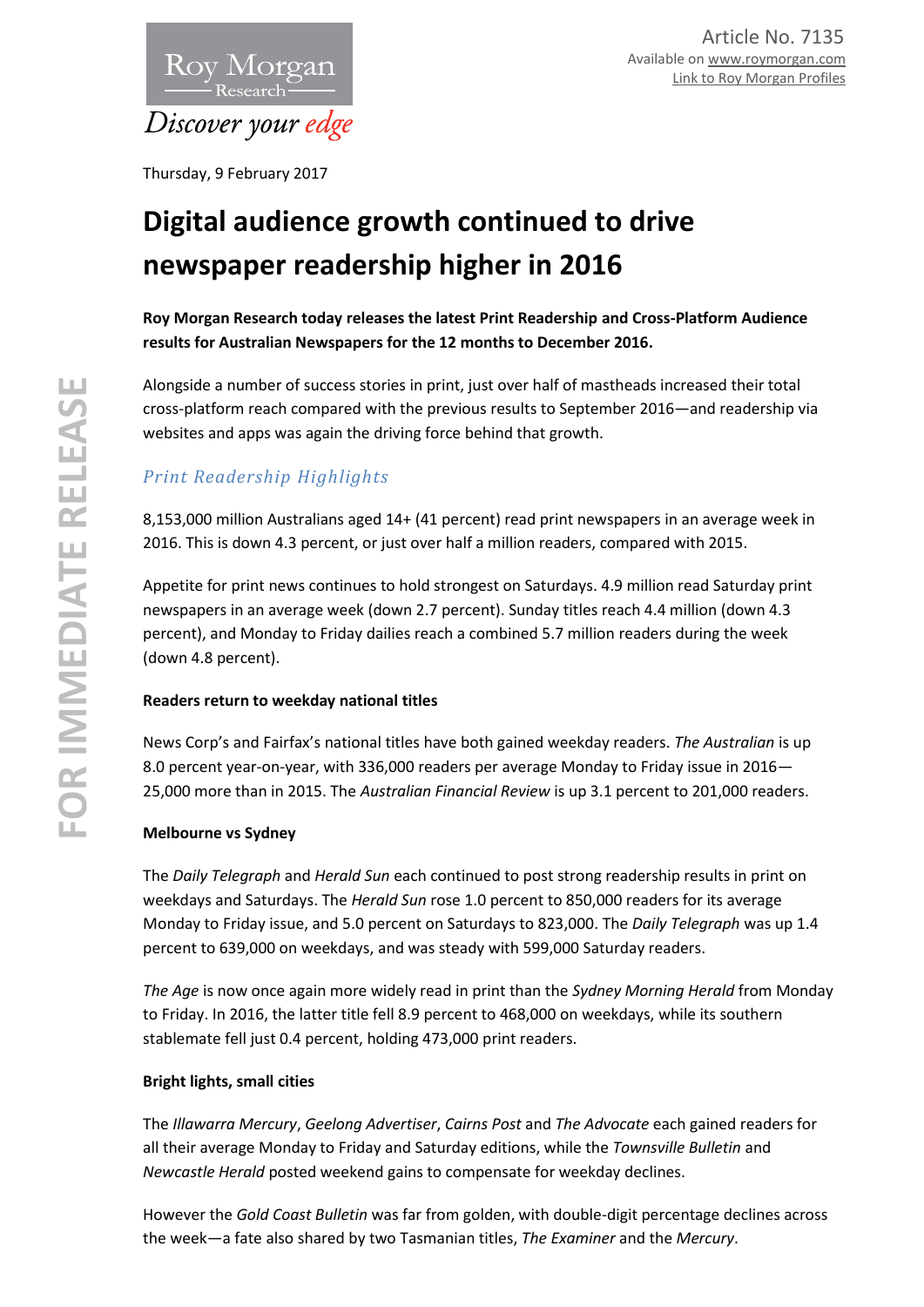#### **The West isn't best**

Seven West Media's flagship newspaper masthead had the most weekday readers disappear between 2015 and 2016. 62,000 West Australians stopped reading the weekday issues of their only home -grown print newspaper (down 14.3 percent to 373,000). Meanwhile 56,000 fewer read the *Weekend West* (down 9.8 percent to 514,000). The *Sunday Times* , which was acquired from News Corp last year, didn't fare any better : down 12.7 percent to 370,000 readers.

|                           | M-F                          | M-F                          | Sat                          | Sat                          | Sun                          | Sun                          |
|---------------------------|------------------------------|------------------------------|------------------------------|------------------------------|------------------------------|------------------------------|
|                           | 2015                         | 2016                         | 2015                         | 2016                         | 2015                         | 2016                         |
| <b>National</b>           |                              |                              |                              |                              |                              |                              |
| The Australian            | 311                          | 336                          | 663                          | 636                          |                              |                              |
| Aust. Financial Review    | 195                          | 201                          | 159                          | 117                          |                              |                              |
| The Saturday Paper        | $\overline{\phantom{m}}$     |                              | 112                          | 114                          | $\qquad \qquad \blacksquare$ | $\overline{\phantom{a}}$     |
| <b>NSW</b>                |                              |                              |                              |                              |                              |                              |
| Daily Telegraph           | 630                          | 639                          | 599                          | 599                          | $\overline{\phantom{a}}$     | $\overline{\phantom{a}}$     |
| Sydney Morning Herald     | 514                          | 468                          | 724                          | 695                          |                              | $\blacksquare$               |
| Sunday Telegraph          | $\qquad \qquad \blacksquare$ | $\frac{1}{2}$                |                              |                              | 995                          | 965                          |
| The Sun-Herald            | ÷                            | ÷,                           |                              |                              | 656                          | 634                          |
| Newcastle Herald          | 82                           | 79                           | 98                           | 102                          | $\overline{\phantom{a}}$     | $\overline{\phantom{a}}$     |
| Illawarra Mercury         | 33                           | 41                           | 36                           | 41                           | $\qquad \qquad \blacksquare$ | $\overline{\phantom{a}}$     |
| Canberra Times            | 65                           | 52                           | 79                           | 69                           | 51                           | 47                           |
| VIC                       |                              |                              |                              |                              |                              |                              |
| Herald Sun                | 842                          | 850                          | 784                          | 823                          |                              |                              |
| The Age                   | 475                          | 473                          | 588                          | 660                          | $\overline{\phantom{0}}$     | $\overline{\phantom{a}}$     |
| Sunday Herald Sun         | -                            | $\qquad \qquad \blacksquare$ | -                            | $\qquad \qquad \blacksquare$ | 866                          | 862                          |
| The Sunday Age            |                              | $\blacksquare$               |                              |                              | 470                          | 528                          |
| Geelong Advertiser        | 52                           | 60                           | 71                           | 79                           | $\overline{\phantom{a}}$     | $\overline{\phantom{a}}$     |
| QLD                       |                              |                              |                              |                              |                              |                              |
| Courier-Mail              | 410                          | 369                          | 517                          | 479                          | $\overline{\phantom{a}}$     | $\overline{\phantom{a}}$     |
| The Sunday Mail           |                              |                              |                              |                              | 807                          | 739                          |
| Cairns Post               | 49                           | 51                           | 73                           | 75                           |                              | $\overline{\phantom{m}}$     |
| Gold Coast Bulletin       | 78                           | 61                           | 88                           | 68                           | $\overline{\phantom{a}}$     | $\overline{\phantom{a}}$     |
| Townsville Bulletin       | 48                           | 43                           | 53                           | 55                           | $\qquad \qquad \blacksquare$ | $\frac{1}{2}$                |
| SΑ                        |                              |                              |                              |                              |                              |                              |
| Adelaide Advertiser       | 321                          | 312                          | 378                          | 368                          | $\blacksquare$               |                              |
| Sunday Mail               |                              |                              |                              |                              | 432                          | 431                          |
| WA                        |                              |                              |                              |                              |                              |                              |
| West Australian           | 435                          | 373                          | $\overline{\phantom{a}}$     | $\overline{\phantom{a}}$     | ÷                            | $\overline{\phantom{a}}$     |
| Weekend West              | $\overline{\phantom{m}}$     | $\overline{\phantom{a}}$     | 570                          | 514                          | $\overline{\phantom{a}}$     | $\overline{\phantom{a}}$     |
| Sunday Times              |                              |                              |                              |                              | 424                          | 370                          |
| <b>Tasmania</b>           |                              |                              |                              |                              |                              |                              |
| The Mercury               | 78                           | 53                           | 108                          | 76                           |                              |                              |
| The Examiner              | 48                           | 34                           | 55                           | 43                           | -                            | ۰                            |
| The Advocate              | 34                           | 36                           | 39                           | 44                           | $\qquad \qquad \blacksquare$ | $\qquad \qquad \blacksquare$ |
| Sunday Tasmanian          |                              |                              |                              |                              | 92                           | 68                           |
| Sunday Examiner           | $\qquad \qquad \blacksquare$ | $\frac{1}{2}$                | $\qquad \qquad \blacksquare$ | $\overline{\phantom{0}}$     | 54                           | 48                           |
| <b>Northern Territory</b> |                              |                              |                              |                              |                              |                              |
| Northern Territory News   | 33                           | 34                           | 42                           | 42                           | ÷                            |                              |
| Sunday Territorian        | ÷                            | $\overline{\phantom{m}}$     | -                            | $\overline{\phantom{a}}$     | 33                           | 33                           |

| Newspaper Average Issue Print Readership: 2015 vs 2016 |  |  |  |
|--------------------------------------------------------|--|--|--|
|--------------------------------------------------------|--|--|--|

**[View the full Newspaper Average Print Issue Readership Results](http://roymorgan.com.au/industries/media/readership/newspaper-readership)**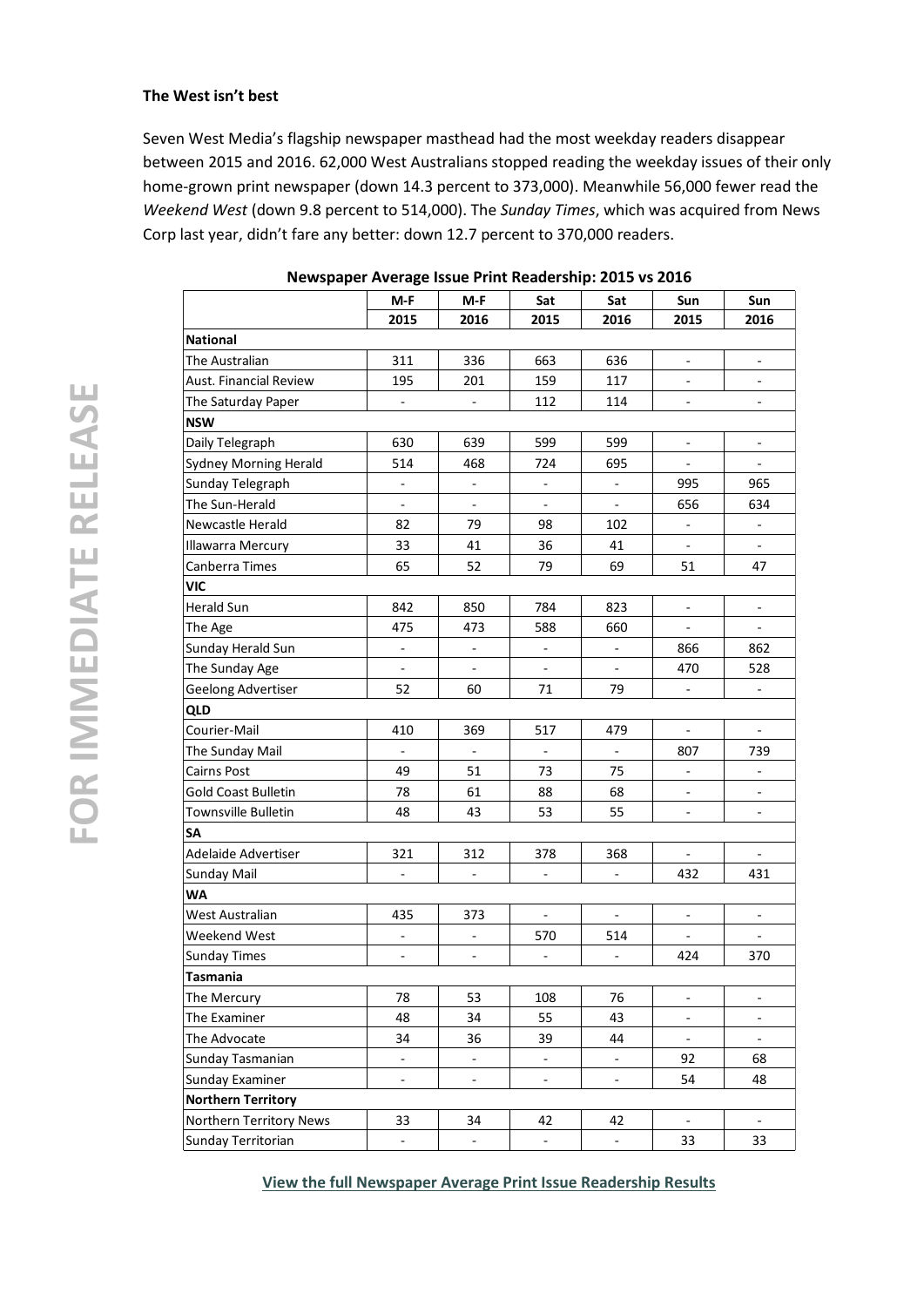#### **Newspaper Inserted Magazines**

4,823,000 Australians read one or more Newspaper Inserted Magazines in an average week (down 4.1 percent year-on-year).

The inaugural results for *Stellar* are fine—but not stellar. The new Sunday magazine from News Corp reached an average 878,000 readers per issue over its first few months. This is slightly below its predecessor *Sunday Style's* final result of 900,000 readers—despite the benefit of a third host News Corp masthead, Queensland's *Sunday Mail*, joining the *Sunday Telegraph* and *Sunday Herald Sun.* It will be interesting to watch this space as Sunday newspaper readers discover this new title.

The country's most-read insert, *Good Weekend* has made a big comeback, up 10.9 percent to 1,332,000 readers per average issue in 2016—the title's best readership result since March 2015.

### **[View the full Newspaper Inserted](http://roymorgan.com.au/industries/media/readership/insert-readership) Magazine Readership Results**

# *Cross-Platform Audience Highlights*

The total cross-platform reach of Australian mastheads measured across both print and digital increased to 13.1 million in 2016. Two in three Australians now access these news mastheads across any platform and any device in an average week.

Eight of the 15 publications increased their cross-platform readership, compared with the previous quarterly results for the 12 months to September 2016.

Notably, the total growth for all eight of these mastheads was driven (in most cases entirely) by an increase in digital readership. Conversely, the seven that declined all posted a drop in digital readership as well as print.

Six mastheads reach over two million Australians in an average week, and all of these giants are among the winners. The *Sydney Morning Herald* continues to lead with 4,238,000 readers per week across print and digital—86 percent of which comes via its website and app. The *Daily Telegraph*  reached 3,254,000 (67 percent digital), ahead of the *Herald Sun* (3,050,000, 64 percent digital), *The Age* (2,924,000, 84 percent digital), *The Australian* (2,474,000, 71 percent digital) and the *Courier-Mail* (2,153,000, 62 percent digital).

The two other winners were the *Canberra Times* (525,000, 86 percent digital), and the regional *Weekly Times* (310,000, 15 percent digital).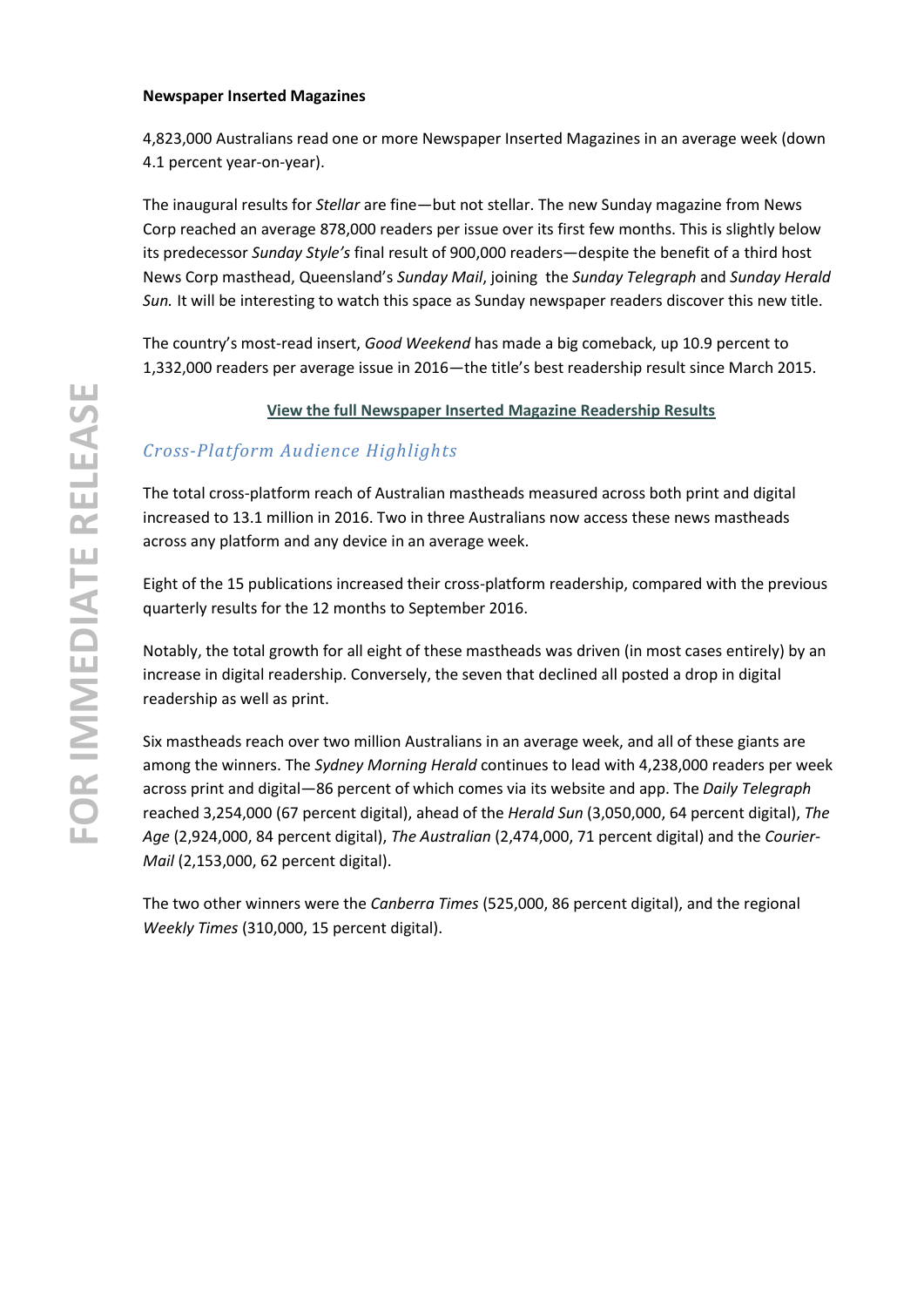|                              | Print    | <b>Digital</b><br>(web or | <b>Total</b><br>Cross-<br><b>Platform</b> |
|------------------------------|----------|---------------------------|-------------------------------------------|
|                              | Dec 2016 | app)<br>Dec 2016          | Dec 2016                                  |
| <b>Publication</b>           | (000's)  | (000's)                   | (000's)                                   |
| Adelaide Advertiser          | 639      | 714                       | 1156                                      |
| The Age                      | 959      | 2464                      | 2924                                      |
| The Australian               | 931      | 1756                      | 2474                                      |
| Canberra Times               | 105      | 449                       | 525                                       |
| Courier-Mail                 | 1099     | 1344                      | 2153                                      |
| Daily Telegraph              | 1478     | 2188                      | 3254                                      |
| <b>Financial Review</b>      | 415      | 1048                      | 1342                                      |
| <b>Herald Sun</b>            | 1552     | 1951                      | 3050                                      |
| Mercury                      | 116      | 140                       | 229                                       |
| Newcastle Herald             | 153      | 155                       | 290                                       |
| The Saturday Paper           | 114      | 162                       | 265                                       |
| <b>Sunday Times</b>          | 370      | 803                       | 1050                                      |
| <b>Sydney Morning Herald</b> | 1132     | 3644                      | 4238                                      |
| <b>Weekly Times</b>          | 271      | 48                        | 310                                       |
| West Australian              | 749      | 703                       | 1236                                      |

**Newspaper Cross -Platform Audiences 2016**

*Print is net 7 -day readership; digital is website visitation and app usage in an average 7 days .*

#### **View the full Cross [-Platform Audiences](http://roymorgan.com.au/industries/media/readership/cross-platform-audiences-newspapers) Results**

#### **Michele Levine, CEO, Roy Morgan Research, says:**

*"The trustworthiness of media will be one of the defining issues of 2017. Amid all the talk about 'fake news' and 'alternative facts' are reports of erroneous reach figures from digital publishers. Just as audiences are seeking clarity about what and whom to believe, so too media agencies and advertisers need a reliable, independent measure of cross -platform reach. It is up to the publishers to prove themselves —to the public and the industry.* 

*"Roy Morgan's latest Newspaper Readership results to the end of 2016 show that the big are getting bigger, and the small smaller. The most -read mastheads continue to grow, thanks to increasing numbers of website and app readers —while some including the Adelaide Advertiser, West Australian, Newcastle Herald and the Mercury, aren't converting their print readers into online audiences.*

*"Clearly, rather than make the transition to the digital version of their home newspaper, some print readers in Adelaide, Perth, Newcastle and Hobart instead read the national or 'big city' mastheads when going online.* 

*"As publishers continue to evaluate their paywall, metered and freemium revenue models, and the reach versus reward of distribution through Apple, Facebook and Google, the coming year may well prove to have long -term impacts on how readers value and use news media."* 

**For comments or more information about Roy Morgan Research Readership, please call :** (**+61) (3) 9224 5309 or emai[l askroymorgan@roymorgan.com](mailto:askroymorgan@roymorgan.com)**